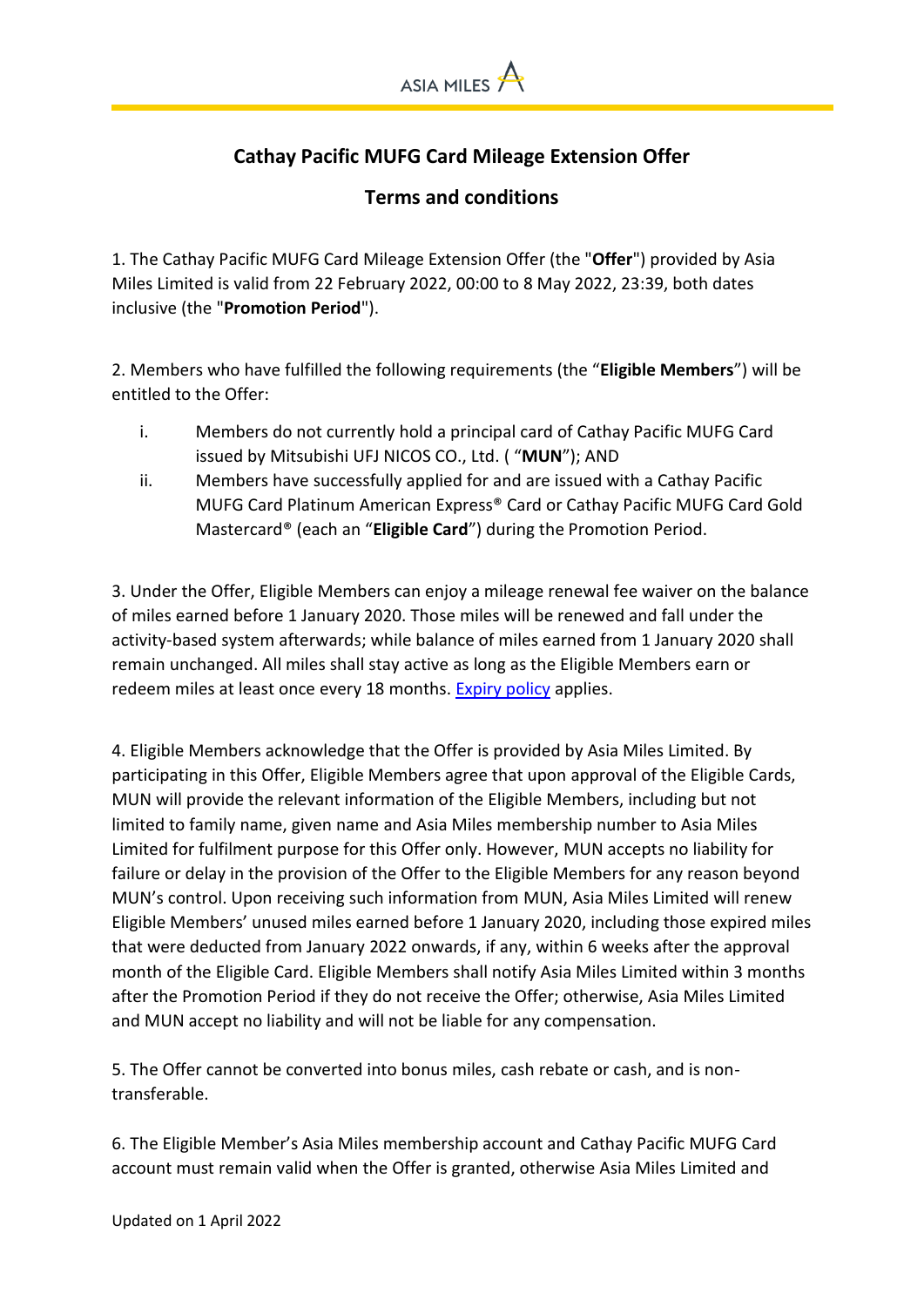

MUN have the right to forfeit the Offer or charge an amount equivalent to the value of the Offer.

7. Eligible Members understand and accept that MUN is not the supplier of the Offer. MUN shall bear no liability relating to any aspect of the Offer, including without limitation, their quality, supply, descriptions of the Offer provided by the relevant suppliers, false trade description, misrepresentation, mis-statement, omission, unauthorised representation, unfair trade practices or conduct in connection with the Offer provided by the relevant suppliers, their respective employees, officers and/or agents. The use of the Asia Miles membership account and the Offer is subject to the terms and conditions as stipulated by Asia Miles Limited and the relevant suppliers.

8. Asia Miles Limited and MUN reserve the right to vary, extend, terminate and/or cancel this Offer or amend these terms and conditions at any time without prior notice. Any benefit or promotional offer for Eligible Members is subject to availability and Asia Miles Limited and MUN may change such offer at their sole discretion from time to time without notice to the Eligible Members. In case of any disputes, Asia Miles Limited and MUN's decision shall be final and conclusive.

9. If there is any inconsistency or conflict between the English and the Chinese versions, the English version shall prevail.

10. Other Asia Miles terms and conditions apply.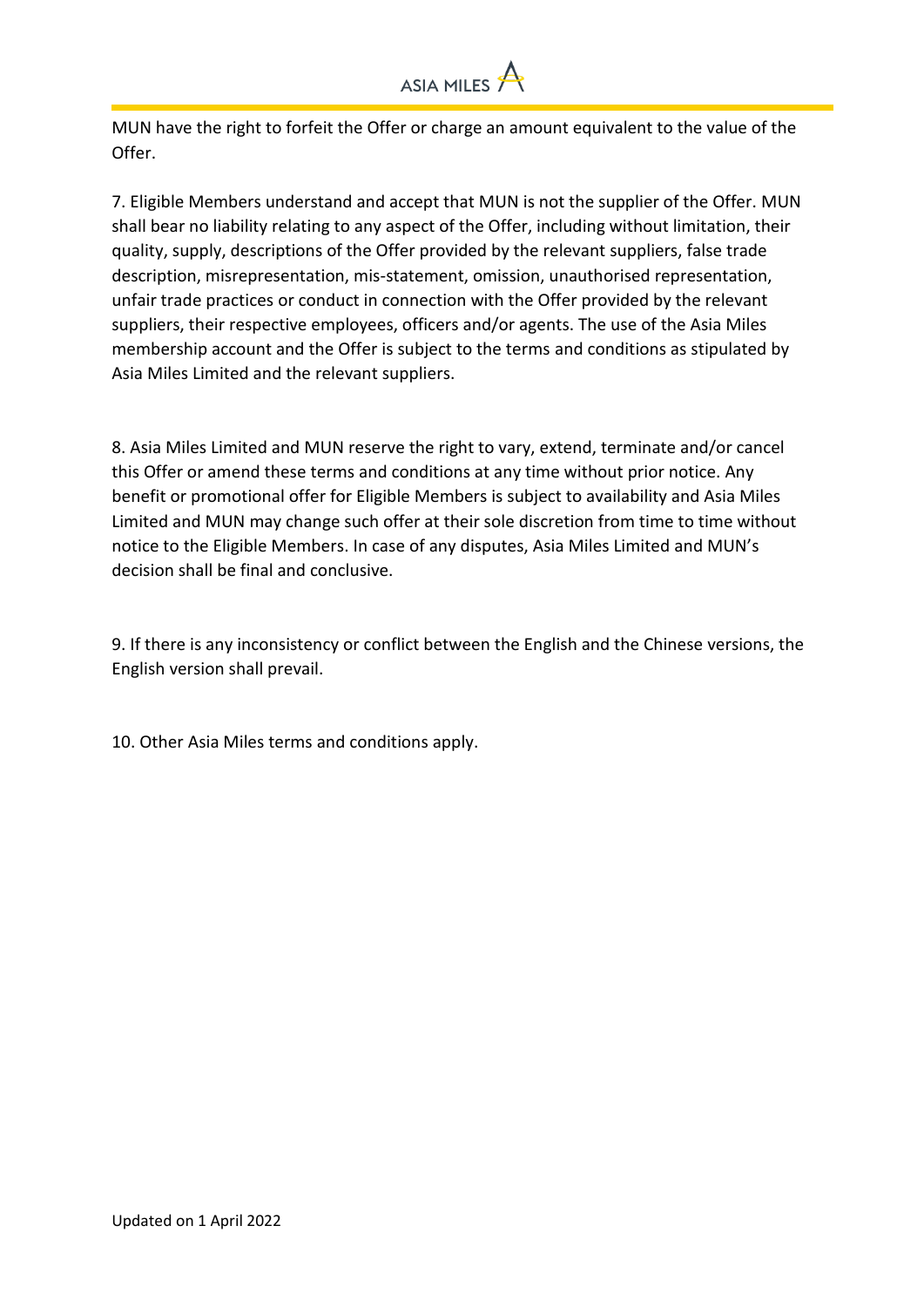

**キャセイパシフィック MUFG カード、マイル期限延長オファー**

**ご利用規約**

**1.アジア・マイルリミテッドが提供するキャセイパシフィック MUFG カードのマイル期限 延長特典(「特典」)は、2022 年 2 月 22 日 00:00 から 2022 年 5 月 8 日 23:39 まで有効 となります(「プロモーション期間」)。**

**2.以下の要件を満たした会員の方(「対象会員」)が、特典を受ける権利があります。**

**i 現在、三菱 UFJ ニコス株式会社(以下「MUN」)が発行するキャセイパシフィッ ク MUFG カードの本会員でないこと、および ii プロモーション期間中に、キャセイ パシフィック MUFG カードプラチナアメリカンエクスプレス®カードまたはキャセ イパシフィック MUFG カードゴールド Mastercard®(それぞれ「対象カード」) へお申し込みのうえ承認・発行された場合。**

**3.特典では、対象会員の方が 2020 年 1 月 1 日より前に獲得したマイル残高に対してマイル 更新料金が免除となります。当該のマイルは更新され、その後、活動ベース制度のマイルの 扱いになります。 2020 年 1 月 1 日以降に獲得したマイル残高に変更はありません。対象 会員の方が少なくとも 18 か月に 1 回マイルを獲得または交換をすると、マイルはすべて有 効に保たれます。有効期限に関する方針が適用されます。**

**4.対象会員の方は、特典がアジア・マイルリミテッドによる提供であることを認識し、この 特典を受けることにより、対象カードの承認時に、この特典の履行目的のためにのみ対象会 員の氏名、アジア・マイル会員番号を含む関連情報をアジア・マイルリミテッドへ提供する ことに同意するものとします。MUN は、その管理が及ばない理由により、対象会員への特 典の提供が失敗または遅延した場合の責任は負いません。アジア・マイルリミテッドは、 MUN からかかる情報を受け取り次第、対象カードの承認月から 6 週間以内に 2020 年 1 月 1 日より前に獲得した対象会員の未使用マイルを更新します。これには、2022 年 1 月以降 に差し引かれた有効期限切れのマイルも含まれます。 対象会員の方は、特典をお受けにな らなかった場合、プロモーション期間後 3 か月以内にアジア・マイルリミテッドに通知す**